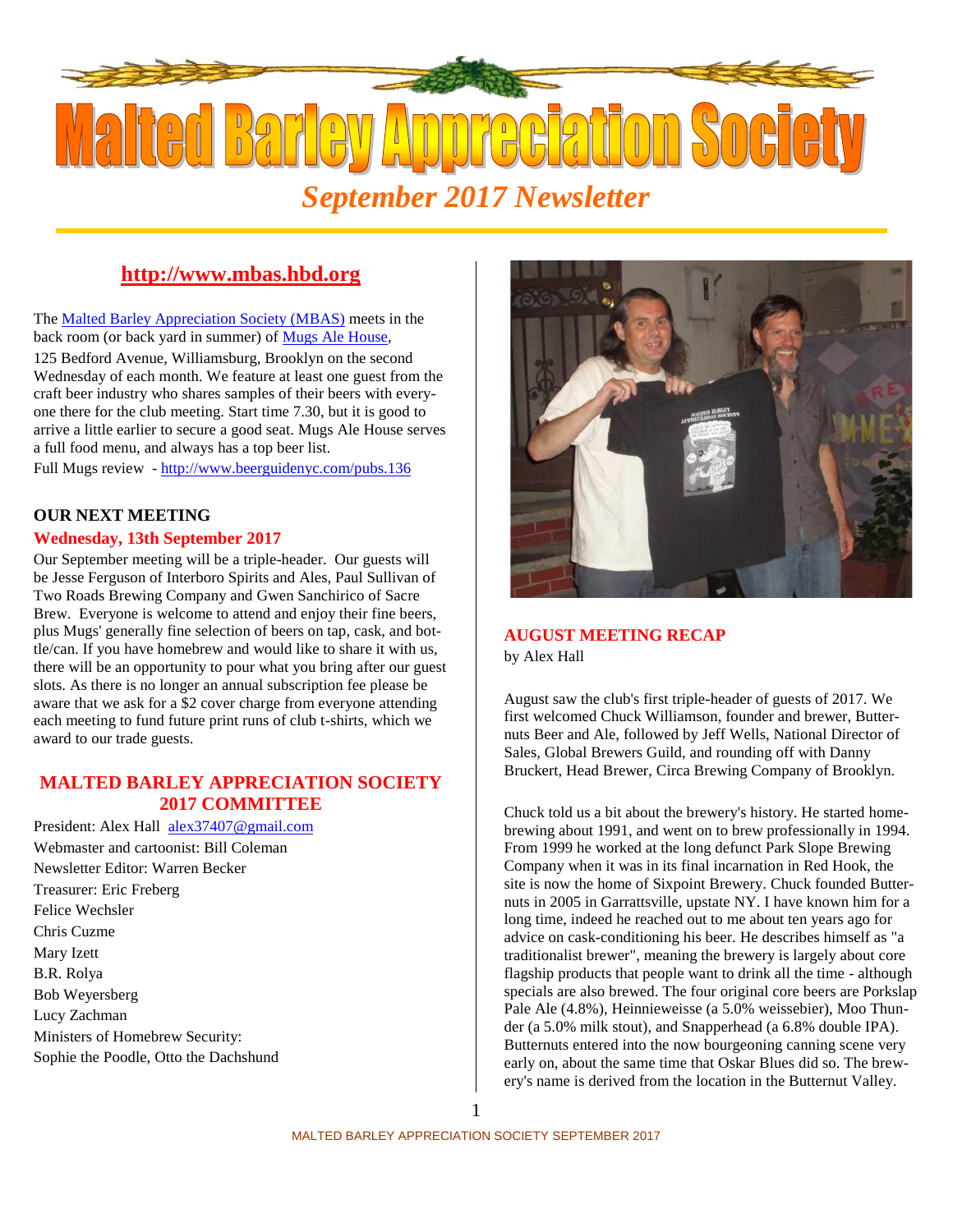

The first beer sampled was Heinnieweisse, which is brewed with 60% wheat malt, two-row barley, and Weihenstephaner yeast. This pleasant beer was pale and had hints of banana in the aroma and on the palate. At the brewery, yeast is 'top cropped' for quality and clarity.



Porkslap Pale Ale came next, which we found to be a pleasant session pale ale brewed with ginger for spicing. The hop variety used is Crystal. The unusual name is a play on Park Slope (both the area and the former brewery), and the basic but clever logo is of two pigs high-fiving. The beer was very drinkable, quite malty for a pale ale. The ginger character was subtle.

Fans of both heavy metal music and good beer should be excited about the next offering from Chuck, which took a whopping 17 months of planning. 'Anthrax War Dance Pale Ale' (5.5% ABV) is a collaboration with the New York based band Anthrax. This tasty brew is brewed with at least 20% New York State grown Centennial and East Kent Goldings hops, and the malt bill includes Briess Special Roast and Munich 60 Caramel. Discussions between Chuck and Anthrax co-founder and guitarist Scott Ian on what the beer should were protracted as most of the band members wanted a lager, which would not appeal to some. To encompass both music fans and craft beer people, a pale ale was eventually agreed upon. Apparently, lead singer Joey Belladonna is teetotal, however the rest of the band (Scott, drummer Charlie Benante, and bassist Frank Bello) all appreciate quality craft beer. Initially there were worries that The Alcohol and Tobacco Tax and Trade Bureau (T.T.B.) would reject the name, but no problems were encountered.



The final Butternuts beer to be enjoyed was a rare special very recently released, namely 'Strawberry Rhubarb Saison' (ABV not stated). Chuck took the trouble to specially can a six pack of this normally draft only beer, and send it to Mugs Ale House for our club. This refreshing new beer uses New York State grown strawberries and rhubarb, and is fermented with a blend of Dupont and Wye Saison yeast strains. This beer is the current release of the brewery's program of bi-monthly specials.

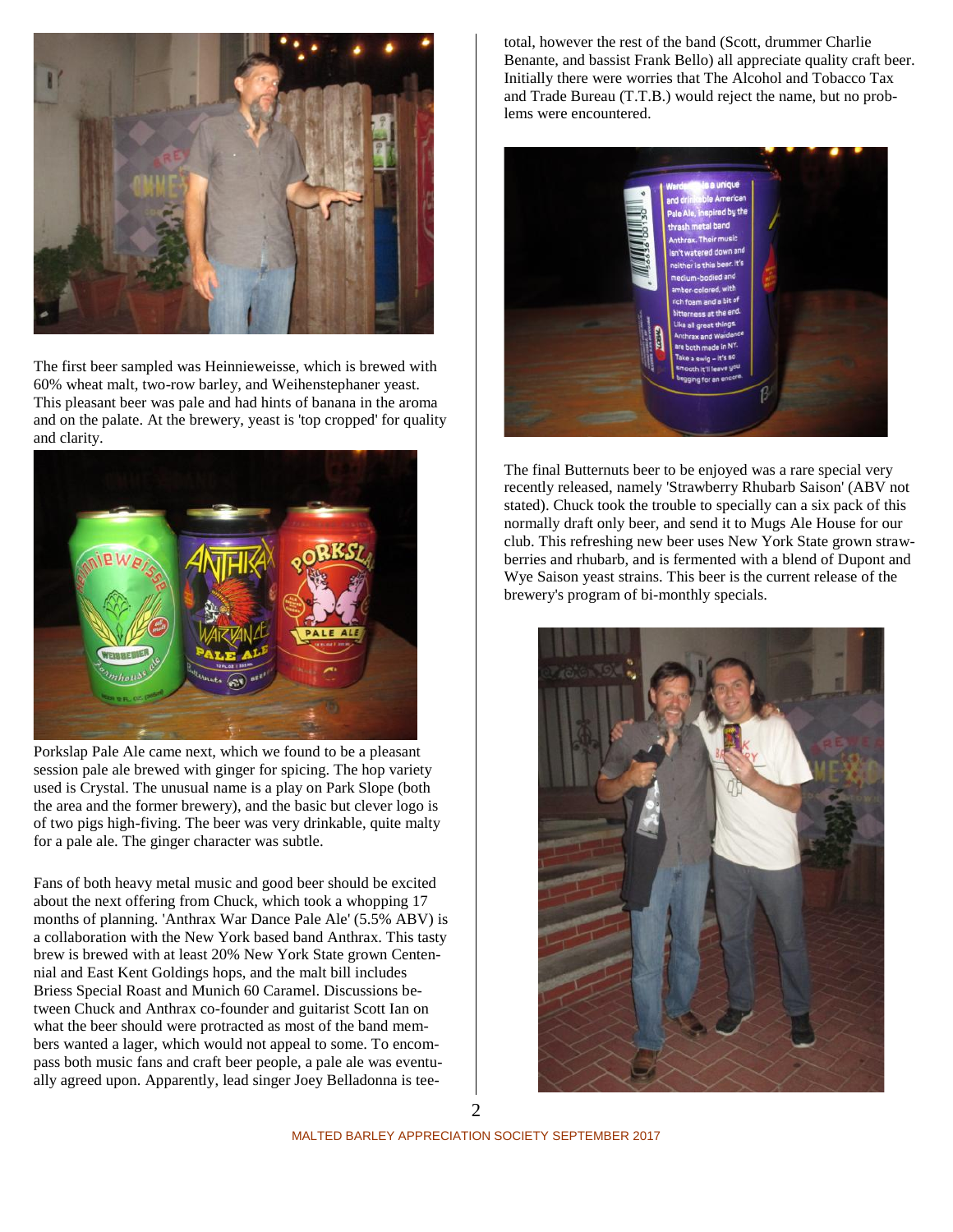

Our next guest was Jeff Wells, National Director of Sales of the Global Brewers Guild. The Guild represents beer brands from a number of craft breweries, both domestic and imported as the name would suggest, and has roots in the former Craft Brewers Guild division of Brooklyn Brewery. Jeff's last time as guest of our club was back in 2004, and he has been working in the craft beer industry for twenty years. Butternuts is one of the breweries represented, others include Chimay and (aptly) Wells & Youngs.



Jeff brought a trio of beers for us to sample, starting with Brasserie De Saint-Sylvestre '3 Monts' (8.5% ABV). This Bière de Garde from the Flanders region of France didn't seem to taste its strength, with hints of grass, pepper, and smoke blending in on the palate. I found this beer to be of very high quality, pouring clear and being reconditioned in the bottle (750ml). It is also available in kegs. This beer was one of the first Bière de Gardes to be imported into America, and was awarded a coveted 4 stars by the late Michael Jackson in his early writings. The name translates as 'Three Mountains', which refers to three steep hills equidistant

from the brewery which could not be ascended by horse drawn drays in times past. Impressively, the brewery has been in the same family for nearly a century.



We then sampled Brouwerij Anders 'Thorberg' (6.5% ABV), a punchy Belgian I.P.A. coming in at 40 I.B.U.s. Hops used are mainly American: Willamette, Equinox, Mosaic, and Citra. European East Kent Goldings are also in the recipe, and Tripel yeast is used for fermentation. A citrusy aroma leads to a crisp hoppiness on the palate. Anders translates from the Flemish and Dutch as 'Otherwise', and the brewery is located about 25 miles east of Brussels.

Our last beer was St. Peter's 'Cream Stout' (6.7% ABV), brewed in Eastern England in former agricultural buildings on the grounds of the historic St. Peter's Hall (the earliest part dating from c1280). The green bottles used by this brewery are distinctive and unique, thin at the front and back to resemble an old medicine bottle. Kegs and cans will also be coming across the Atlantic soon. The brewery was founded in 1996, and uses yeast from Black Sheep Brewery in Masham, North Yorkshire.

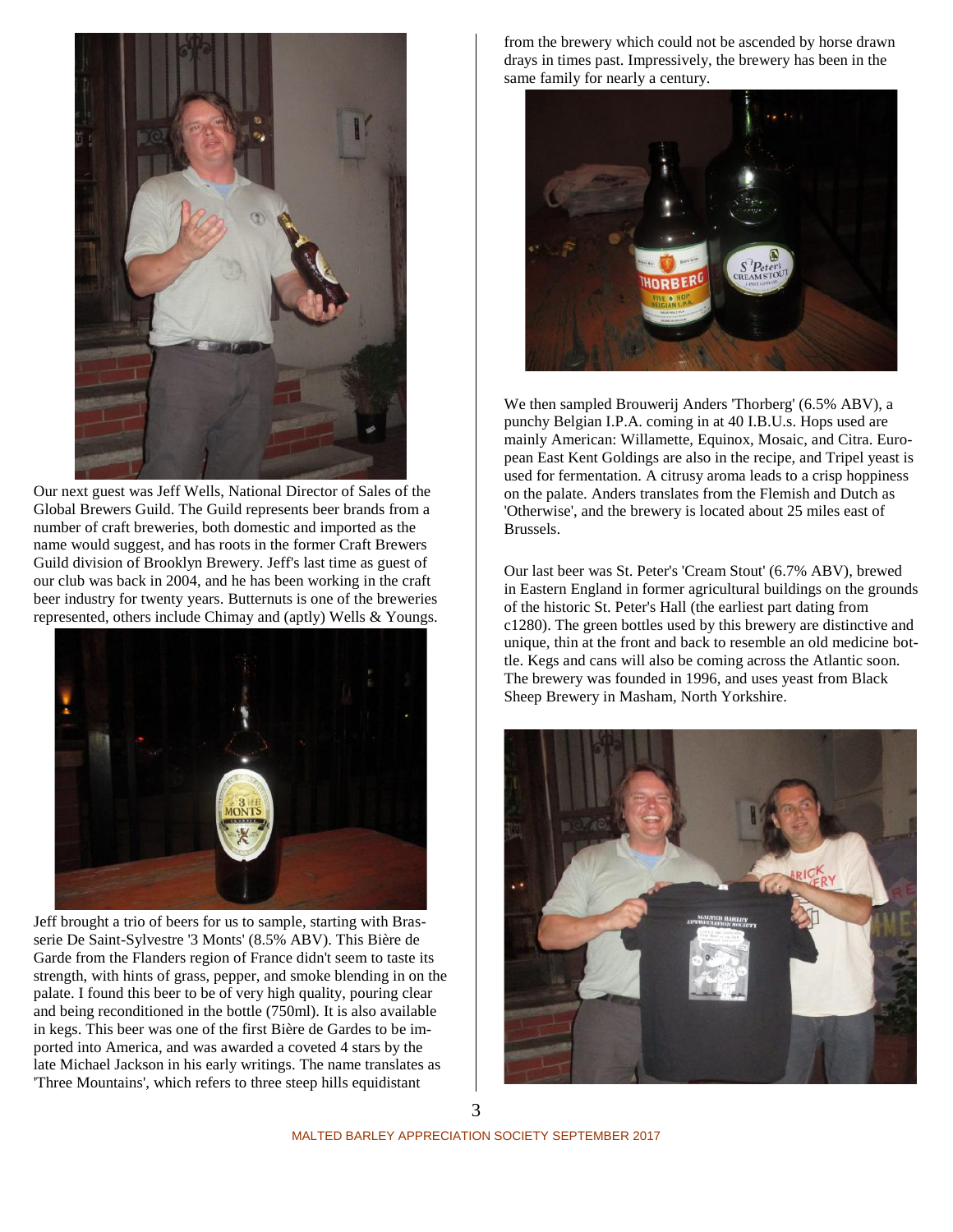

Our third guest was Danny Bruckert, Head Brewer at Circa Brewing Company. This new, local brewpub in Brooklyn Heights is modern and impressive, with twelve beers on tap all named by style only. The instantly popular brewpub had only been open for two weeks on the date of our meeting, as a result Danny was unable to bring any beer for us to try. However, he did talk in detail about Circa and his own history. Initially homebrewing until his wife wanted to rid their home of brewing equipment, Danny offered to wash kegs for free (and some beer I presume) at Sixpoint Brewery. He gradually worked up to brewer, and later head brewer, when people left Sixpoint's employment. Gerry Rooney, owner of Putnam's Pub and Cooker in Clinton Hill (who has been financing Circa), asked Danny if he wanted the brewing job at Circa. Incorporated within the brewpub's 6000 square feet is a kitchen with a wood fired pizza oven, the head pizza chef being Danny's brother Luke - who was previously at Little Oven Pizza in Portland, OR, which is also wood fired. I can clearly see this brewpub and pizza restaurant combination to be an instant success. The actual opening of Circa was plagued with various hitches, enduring about eight months of delays. Three different yeast strains are used, and there are six fermenting vessels and six bright tanks in operation - five of the latter are connected to taps while the sixth is reserved for kegging. The majority of the beers are sessionable as the aim is that multiple pints can be imbibed. Circa doesn't need label registration, but a T.T.B. report will be submitted at year's end. A couple of quotes from Danny: "Brewpubs are the future of the craft brewing industry" and "Being lazy will make you a great brewer as you want to get the maximum out of each brew". I attended the pre-opening press night at Circa, and was duly impressed - the beer quality was great and one of the two DJs was an Englishman. None other than Andy Rourke, bassist in The Smiths! (See the photo below, he is on the right.)